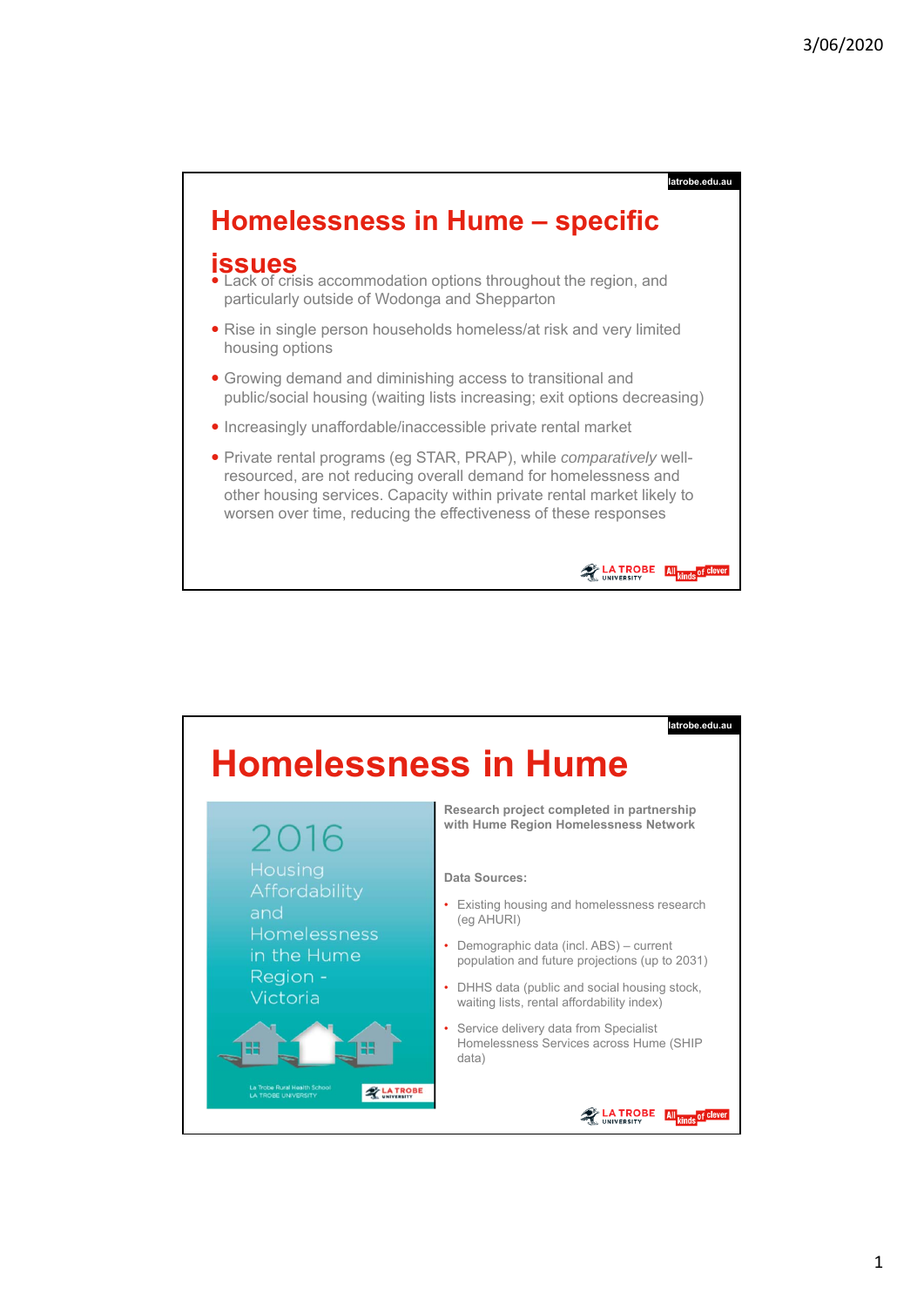

| latrobe.edu.au<br>Affordable housing need/demand within Hume<br><b>Relative</b> need/demand for affordable housing across the region was identified by<br>combining demographic data (current population and future growth), rental affordability,<br>adjusted rates of homelessness, and access to public/social housing |                                                |                                                                                                                                             |                                                     |           |
|---------------------------------------------------------------------------------------------------------------------------------------------------------------------------------------------------------------------------------------------------------------------------------------------------------------------------|------------------------------------------------|---------------------------------------------------------------------------------------------------------------------------------------------|-----------------------------------------------------|-----------|
|                                                                                                                                                                                                                                                                                                                           | High need/demand                               | Moderate<br>need/demand                                                                                                                     | Lower<br>need/demand                                |           |
|                                                                                                                                                                                                                                                                                                                           | Wodonga<br>Shepparton<br>Mitchell<br>$\bullet$ | Wangaratta<br>$\bullet$<br>Benalla<br>Murrindindi<br>$\bullet$<br>Mansfield<br>$\bullet$<br>Indigo<br>$\bullet$<br>Strathbogie<br>$\bullet$ | Alpine<br>$\bullet$<br>Moira<br>$\bullet$<br>Towong |           |
|                                                                                                                                                                                                                                                                                                                           |                                                |                                                                                                                                             |                                                     | of clever |

## 2